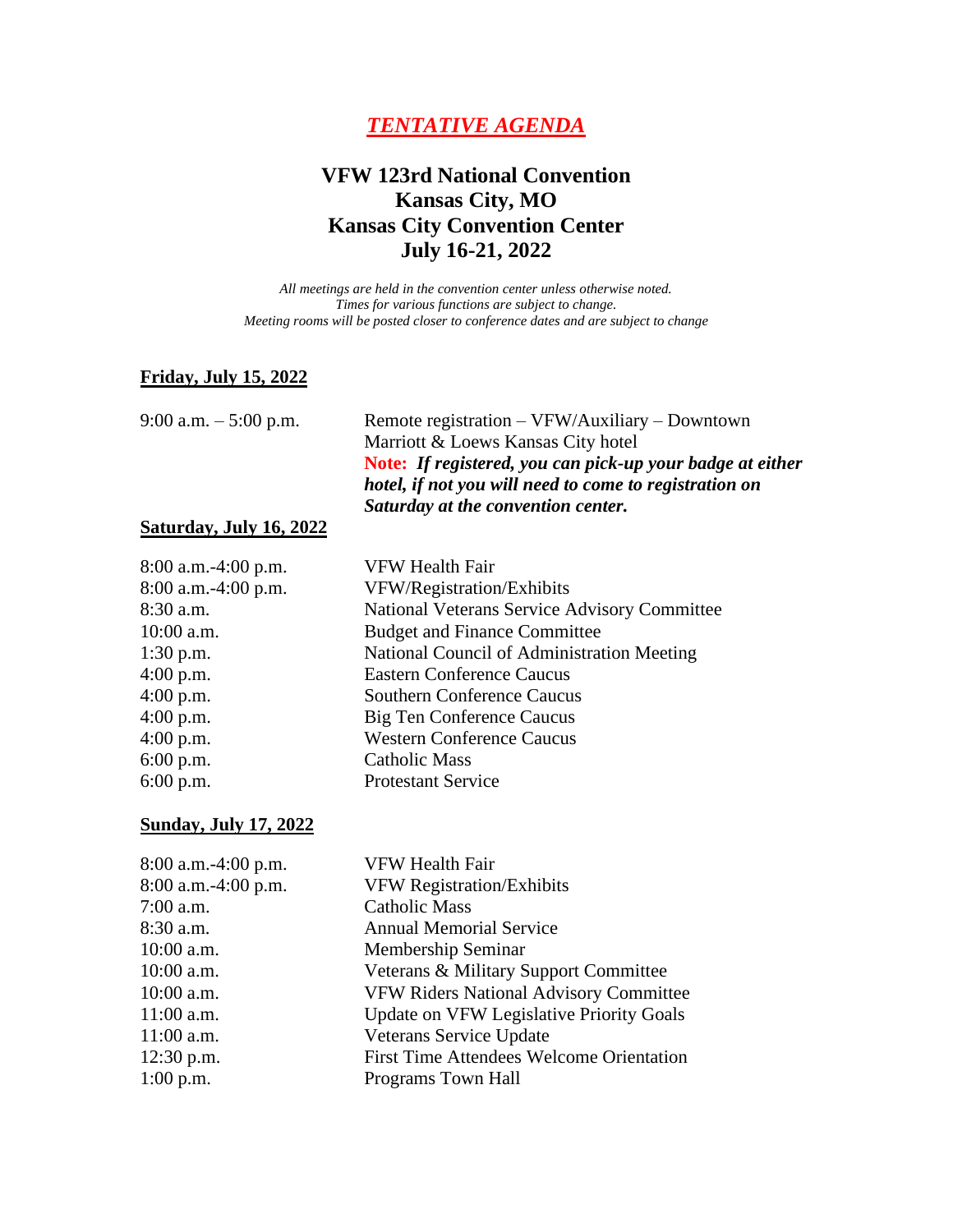### **Committee Meetings:**

| $2:00$ p.m. | National By-Laws, Manual of Procedure and Ritual   |
|-------------|----------------------------------------------------|
| $2:00$ p.m. | Finance and Internal Organization (200 series)     |
| $2:00$ p.m. | General Resolutions (300 Series)                   |
| $2:00$ p.m. | National Security and Foreign Affairs (400 series) |
|             | Sub Committee - POW/MIA                            |
| $2:00$ p.m. | National Veterans Service Resolutions (600 series) |
|             | Sub-committee – Medical                            |
|             | $Sub-committee - Employment$                       |
|             | Sub-committee – Other Benefits                     |
| $4:00$ p.m. | Membership Seminar – Post Development              |

### **Monday, July 18, 2022**

| $8:00$ a.m. $-4:00$ p.m. | VFW Health Fair                                  |
|--------------------------|--------------------------------------------------|
| $8:00$ a.m. $-4:00$ p.m. | <b>VFW Registration/Exhibits</b>                 |
| 8:00 a.m.                | <b>Joint Opening Session</b>                     |
|                          | (Business session will resume after lunch break) |
| $1:00$ p.m.              | <b>National Outstanding Community Service</b>    |
|                          | Post Reception                                   |
|                          |                                                  |

# **Tuesday, July 19, 2022**

| $8:00$ a.m.-3:00 p.m. | VFW Health Fair                                      |
|-----------------------|------------------------------------------------------|
| $8:00$ a.m.-3:00 p.m. | <b>VFW Registration/Exhibits</b>                     |
| $8:00$ a.m.           | <b>VFW Business Session</b>                          |
| $1:00$ p.m.           | Parliamentary Procedure 101                          |
| $1:00$ p.m.           | Update on Federal Benefits and Services for Veterans |
| $1:00$ p.m.           | Grants and Fundraising for Posts                     |
| $2:00$ p.m.           | Parliamentary Procedure 101                          |
| $2:00$ p.m.           | <b>Chaplains Workshop</b>                            |
| $1:00$ p.m.           | OMS Q&A                                              |
| $5:00$ p.m.           | Parade Line-up                                       |
| $6:00$ p.m.           | <b>Patriotic Rally</b>                               |
|                       |                                                      |

### **Wednesday, July 20, 2022**

| $8:00$ a.m.-12:00 p.m. | VFW Health Fair                                 |
|------------------------|-------------------------------------------------|
| $8:00$ a.m.-12:00 p.m. | <b>VFW Registration/Exhibits</b>                |
| $8:00$ a.m.            | <b>Business Session /Nomination of Officers</b> |
| $1:00$ p.m.            | <b>VFW National Home Workshop</b>               |